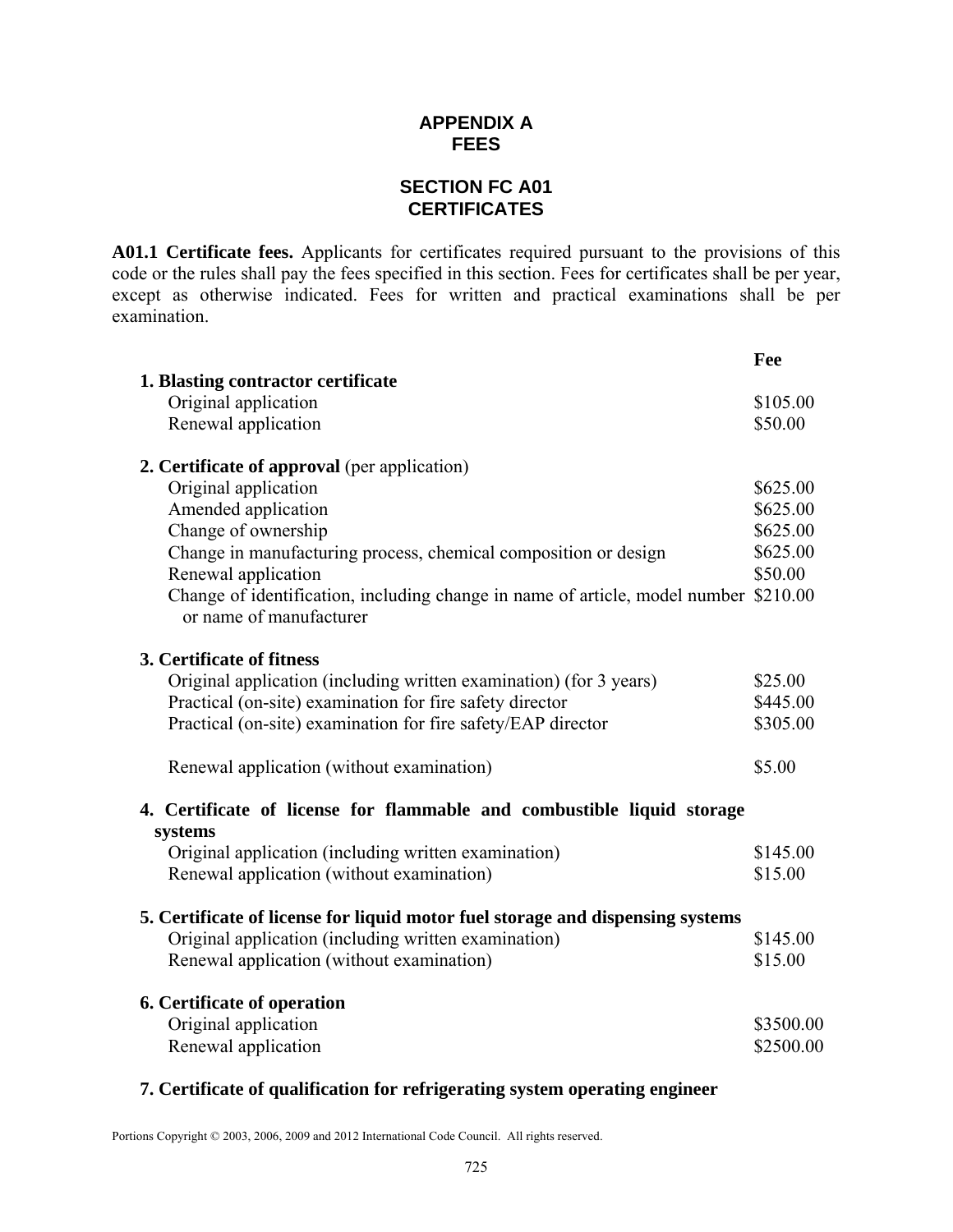| Original application (including written examination) (for 3 years)<br>Practical examination | \$60.00<br>\$225.00 |
|---------------------------------------------------------------------------------------------|---------------------|
| Renewal application (without examination)                                                   | \$5.00              |
| 8. Commercial cooking exhaust system servicing company certificate                          |                     |
| Original application                                                                        | \$105.00            |
| Renewal application                                                                         | \$50.00             |
| 9. Fireworks contractor certificate                                                         |                     |
| Original application                                                                        | \$110.00            |
| Renewal application                                                                         | \$110.00            |
| 10. Fumigation and insecticidal fogging operation company certificate                       |                     |
| Original application                                                                        | \$105.00            |
| Renewal application                                                                         | \$50.00             |
| 11. Portable fire extinguisher sales company certificate                                    |                     |
| Original application                                                                        | \$105.00            |
| Renewal application                                                                         | \$50.00             |
| 12. Portable fire extinguisher servicing company certificate                                |                     |
| Original application                                                                        | \$100.00            |
| Renewal application                                                                         | \$50.00             |
| 13. Pyrotechnic supplier certificate                                                        |                     |
| Original application                                                                        | \$105.00            |
| Renewal application                                                                         | \$50.00             |
| 14. Registration of expeditors                                                              |                     |
| Original registration application                                                           | \$105.00            |
| Renewal registration application                                                            | \$50.00             |
| 15. Smoke detector maintenance company certificate                                          |                     |
| Original application                                                                        | \$105.00            |
| Renewal application                                                                         | \$50.00             |
|                                                                                             |                     |

# **SECTION FC A02 TRAINING SCHOOLS**

**A02.1 Training school accreditation fees.** Applicants for training school accreditation required pursuant to the provisions of this code or the rules shall pay the fees specified in this section. All accreditation fees are per year, unless otherwise indicated.

|                                                                 | Fee        |
|-----------------------------------------------------------------|------------|
| 1. Fire safety director training school<br>Original application | \$2,940.00 |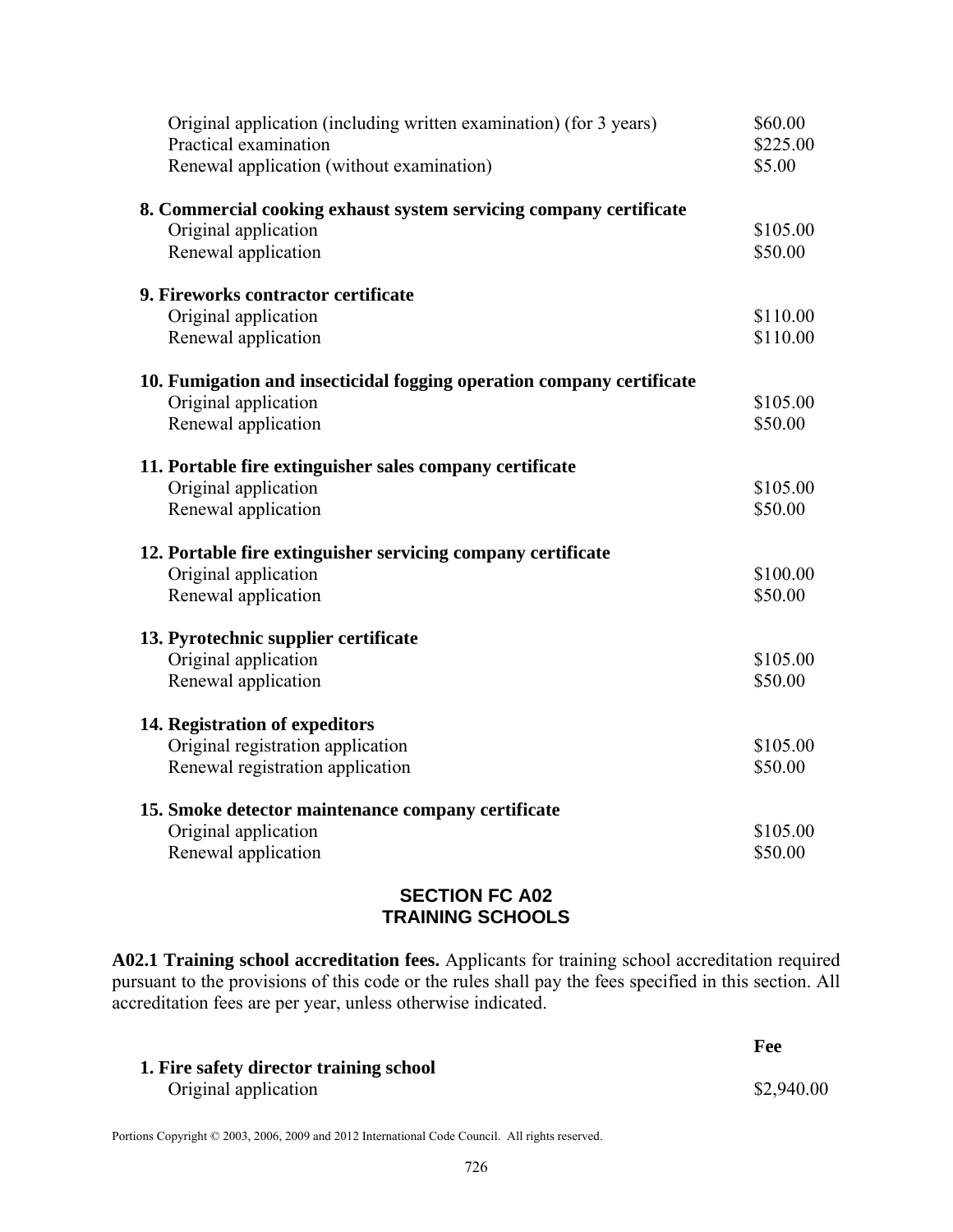| Renewal application                                                   | \$420.00   |
|-----------------------------------------------------------------------|------------|
| 2. Fire safety/EAP director training school                           |            |
| Original application                                                  | \$2,940.00 |
| Renewal application                                                   | \$420.00   |
| 3. Refrigeration and related technology training school               |            |
| Original application                                                  | \$2,940.00 |
| Renewal application                                                   | \$420.00   |
| 4. Construction site fire safety manager training schools             |            |
| Original application                                                  | \$2,940.00 |
| Renewal application                                                   | \$420.00   |
| 5. Building operation, maintenance and recordkeeping training schools |            |
| Original application                                                  | \$2,940.00 |
| Renewal application                                                   | \$420.00   |

### **SECTION FC A03 PERMITS, INSPECTIONS AND PLAN EXAMINATIONS**

**A03.1 Permit, inspection and plan examination fees.** The owner or applicant shall pay the following fees for permits, inspections, witnessing of tests, and other services. All such fees are per year, except when based on frequency of inspection or hourly rate, as indicated. Hourly rates are per inspector.

|                                                                                                    | Fee      |
|----------------------------------------------------------------------------------------------------|----------|
| 1. Aerosol products<br>Store, handle or use up to and including $2,500$ pounds $(1135 \text{ kg})$ | \$105.00 |
| Store, handle or use more than 2,500 pounds (1135 kg)                                              | \$210.00 |
|                                                                                                    |          |
| 2. Asphalt melters                                                                                 |          |
| Store, handle or use an asphalt melter                                                             | \$105.00 |
| 3. Assembly occupancies (places of assembly)                                                       |          |
| Fire safety inspection/permit (frequency of inspection as required by code or                      |          |
| rule)                                                                                              |          |
| Occupancy 75 to 149                                                                                | \$415.00 |
| Occupancy 150 to 499                                                                               | \$520.00 |
| Occupancy 500 to 999                                                                               | \$625.00 |
| Occupancy 1,000 to 2,499                                                                           | \$725.00 |
| Occupancy 2,500 to 9,999                                                                           | \$830.00 |
| Occupancy 10,000 or greater, and arenas and stadiums (per hour)                                    | \$210.00 |
| 4. Automotive liquid motor fuel-dispensing facilities                                              |          |
| Maintain or operate an automotive liquid motor fuel-dispensing facility                            | \$105.00 |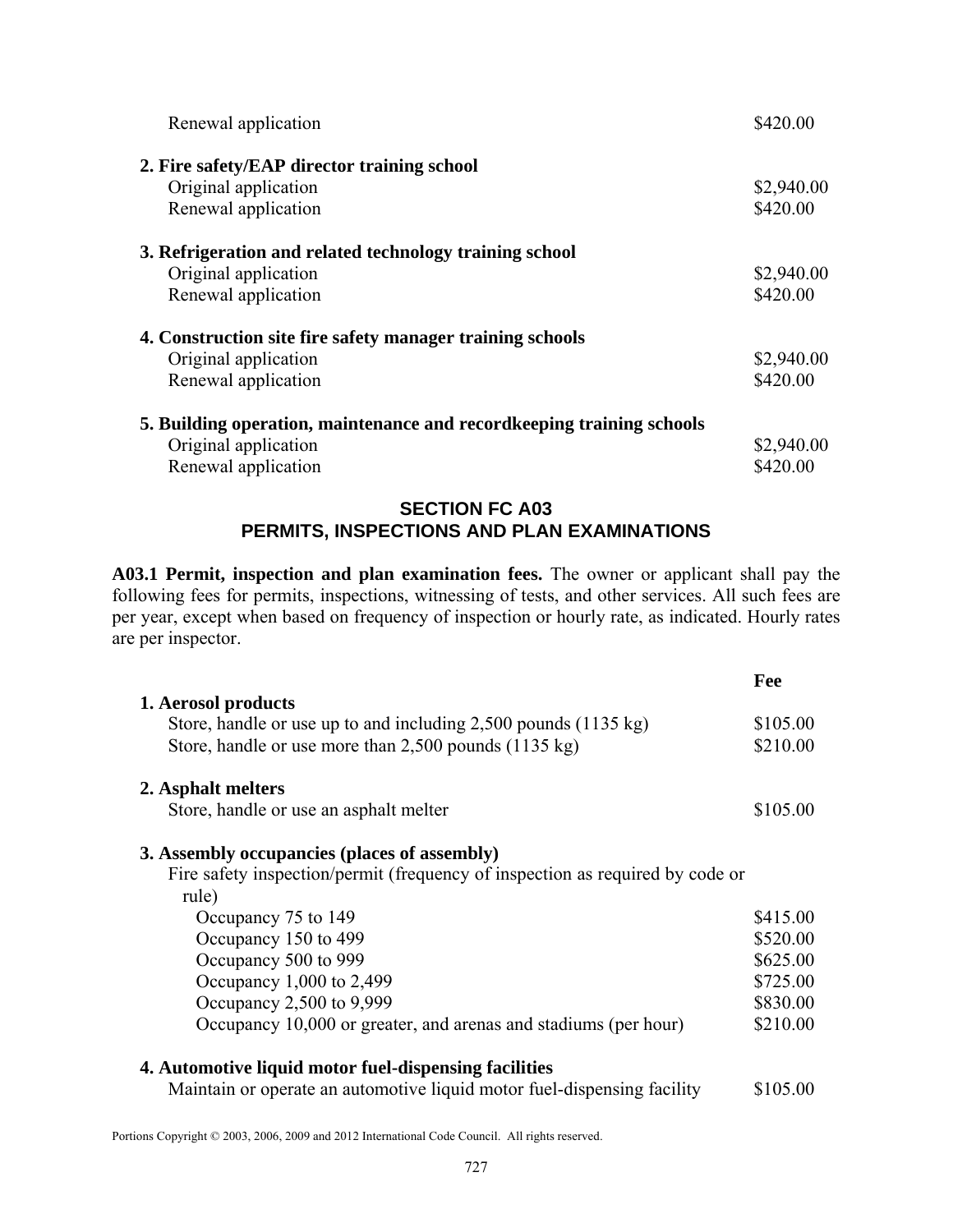| Precision test of underground tank and piping (frequency of inspection as                                              |                      |
|------------------------------------------------------------------------------------------------------------------------|----------------------|
| required by code or rule) (per hour)<br>Leak detection functionality test (per hour) (frequency of test as required by | \$210.00             |
| code or rule)                                                                                                          | \$210.00             |
| Tank test (per site) (frequency of test as required by code or rule)                                                   | \$355.00             |
| Tank reopening and repair (frequency of inspection as required by code or                                              |                      |
| rule)                                                                                                                  | \$320.00             |
| Installation and alteration (frequency of inspection as required by code or                                            |                      |
| rule)                                                                                                                  |                      |
| With discharge lines                                                                                                   |                      |
| For tank with capacity of 4,000 gallons (15 140 L) or less                                                             | \$980.00             |
| Each additional tank                                                                                                   | \$210.00             |
| For tank with a capacity greater than $4,000$ gallons $(15\ 140\ L)$                                                   | \$1,210.00           |
| Each additional tank                                                                                                   | \$420.00             |
| Without discharge lines                                                                                                |                      |
| For tank with capacity of 4,000 gallons (15 140 L) or less<br>Each additional tank                                     | \$665.00             |
| For tank with a capacity greater than 4,000 gallons (15 140 L)                                                         | \$195.00<br>\$840.00 |
| Each additional tank                                                                                                   | \$385.00             |
| Fire extinguishing system test                                                                                         |                      |
| Initial installation acceptance test (per system) (per hour)                                                           | \$210.00             |
| Periodic test (frequency of test as required by code or rule) (per system)                                             |                      |
| (per hour)                                                                                                             | \$210.00             |
|                                                                                                                        |                      |
| 5. Aviation facilities and operations                                                                                  |                      |
| Maintain or operate an aircraft-fueling vehicle                                                                        | \$105.00             |
| Conduct a helicopter landing at other than an approved heliport, helistop or                                           |                      |
| airport                                                                                                                | \$315.00             |
| Conduct a helicopter lift operation                                                                                    | \$315.00             |
| Conduct a hot air balloon operation                                                                                    | \$315.00             |
| 6. Bulk plants and terminals and bulk transfer facilities                                                              |                      |
| Store and/or use flammable and combustible liquids in stationary tanks (per                                            |                      |
| equivalent unit of storage)                                                                                            | \$70.00              |
| Use following algorithm to determine "equivalent unit of storage":                                                     |                      |
| Equivalent unit of storage $=$ (number of millions of gallons of tank                                                  |                      |
| capacity at facility) + $(3 \times$ number of tanks at facility)                                                       |                      |
| Fire protection system inspection (frequency of inspection as required by                                              |                      |
| code or rule)(per hour)                                                                                                | \$210.00             |
| Fire department connection inspection (frequency of inspection as required                                             |                      |
| by code or rule) (per hour)                                                                                            | \$210.00             |
| Periodic inspection and/or test (frequency of inspection as required by code                                           |                      |
| or rule) (per hour)                                                                                                    | \$210.00             |
| Installation of devices, equipment and systems (new or altered), including                                             |                      |
| fire protection systems (frequency of inspection as required by code or                                                |                      |
| rule) (per hour)                                                                                                       | \$210.00             |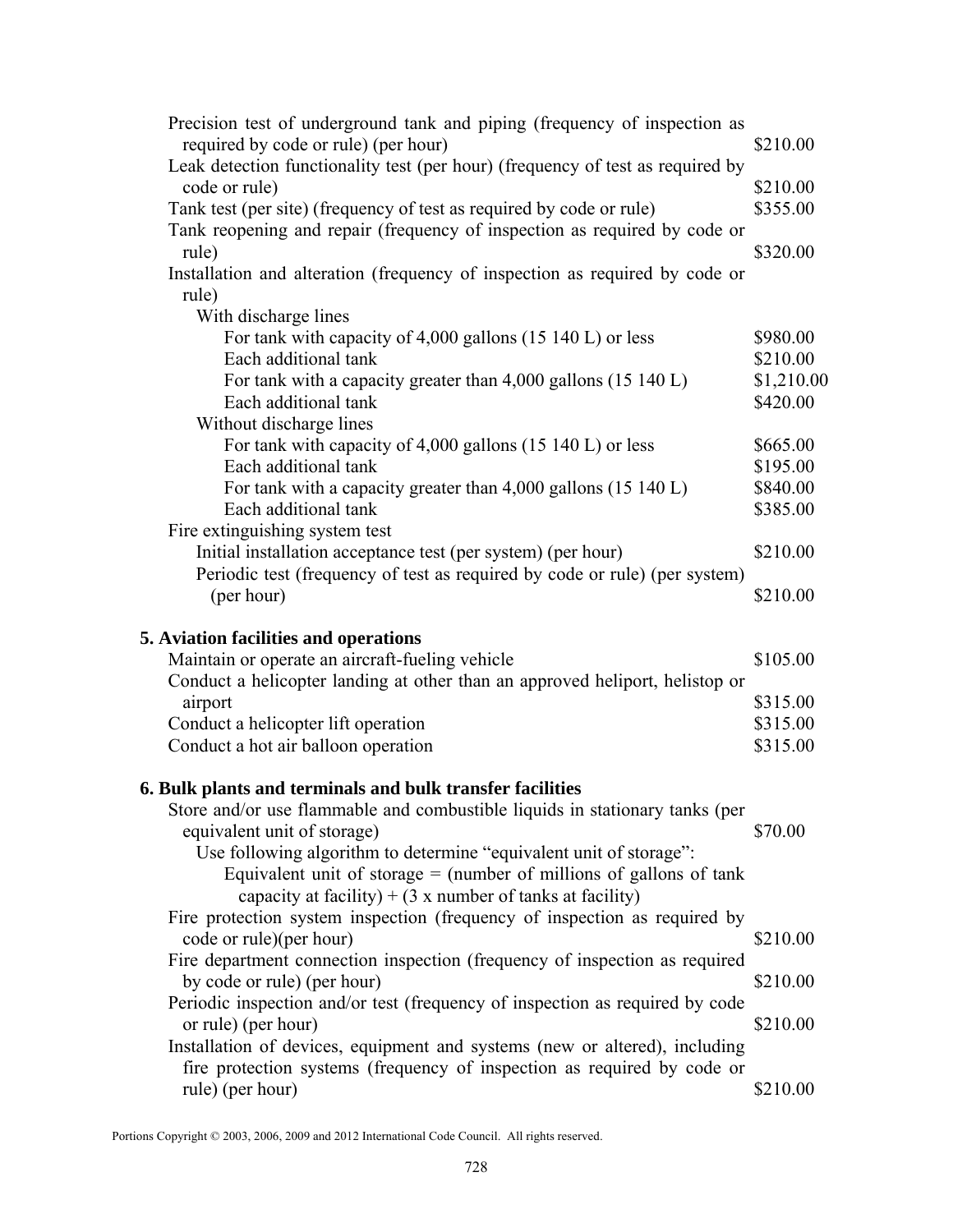| 7. CNG motor fuel-dispensing facilities<br>Maintain or operate a CNG motor fuel-dispensing facility<br>Installation of devices, equipment and systems (new or altered), including | \$625.00 |
|-----------------------------------------------------------------------------------------------------------------------------------------------------------------------------------|----------|
| fire protection systems (frequency of inspection as required by code or<br>rule) (per hour)                                                                                       | \$210.00 |
| 8. Cellulose nitrate film                                                                                                                                                         |          |
| Store                                                                                                                                                                             |          |
| Up to and including 100,000 feet (30 480 000 mm)                                                                                                                                  | \$105.00 |
| More than 100,000 feet (30 480 000 mm)                                                                                                                                            | \$210.00 |
| Handle and use                                                                                                                                                                    | \$105.00 |
| 9. Coke-fueled salamanders                                                                                                                                                        |          |
| Store, handle or use coke-fueled salamanders at a construction site                                                                                                               | \$105.00 |
|                                                                                                                                                                                   |          |
| 10. Combustible dust-producing operations                                                                                                                                         |          |
| Conduct a combustible dust-producing operation                                                                                                                                    | \$105.00 |
| 11. Combustible fibers                                                                                                                                                            |          |
| Store less than $20,000$ pounds $(9080 \text{ kg})$                                                                                                                               | \$105.00 |
| Store $20,000$ pounds $(9080 \text{ kg})$ or more                                                                                                                                 | \$210.00 |
| 12. Combustible liquids (excluding paints, varnishes and lacquers)                                                                                                                |          |
| Store, handle or use liquids with a flash point of $300^{\circ}$ F (149 $^{\circ}$ C) or less                                                                                     |          |
| In containers each equal to or less than 55 gallons (208 L):                                                                                                                      |          |
| Up to and including 550 gallons (2082 L)                                                                                                                                          | \$105.00 |
| More than 550 gallons $(2082 \text{ L})$ up to and including 2,500 gallons                                                                                                        |          |
| (9463 L)                                                                                                                                                                          | \$210.00 |
| Each additional $2,500$ gallons (9463 L) or portion thereof                                                                                                                       | \$105.00 |
| In tanks each larger than 55 gallons (208 L)                                                                                                                                      |          |
| Up to and including twenty tanks                                                                                                                                                  | \$125.00 |
| More than twenty tanks                                                                                                                                                            | \$415.00 |
| Store, handle or use fuel oil in tanks each larger than 55 gallons (208 L)                                                                                                        |          |
| In buildings where no oil burner certificate of fitness is required                                                                                                               | \$90.00  |
| In buildings where an oil burner certificate of fitness is required, or for                                                                                                       |          |
| any other purpose                                                                                                                                                                 |          |
| Up to and including twenty tanks                                                                                                                                                  | \$105.00 |
| More than twenty tanks                                                                                                                                                            | \$210.00 |
| Store kerosene                                                                                                                                                                    |          |
| Store for retail sale                                                                                                                                                             | \$105.00 |
| Store for wholesale                                                                                                                                                               | \$210.00 |
| Store for use                                                                                                                                                                     | \$105.00 |
| Store or handle essential oils                                                                                                                                                    |          |
| Less than 500 pounds $(227 \text{ kg})$                                                                                                                                           | \$50.00  |
| 500 pounds (227 kg) or more                                                                                                                                                       | \$105.00 |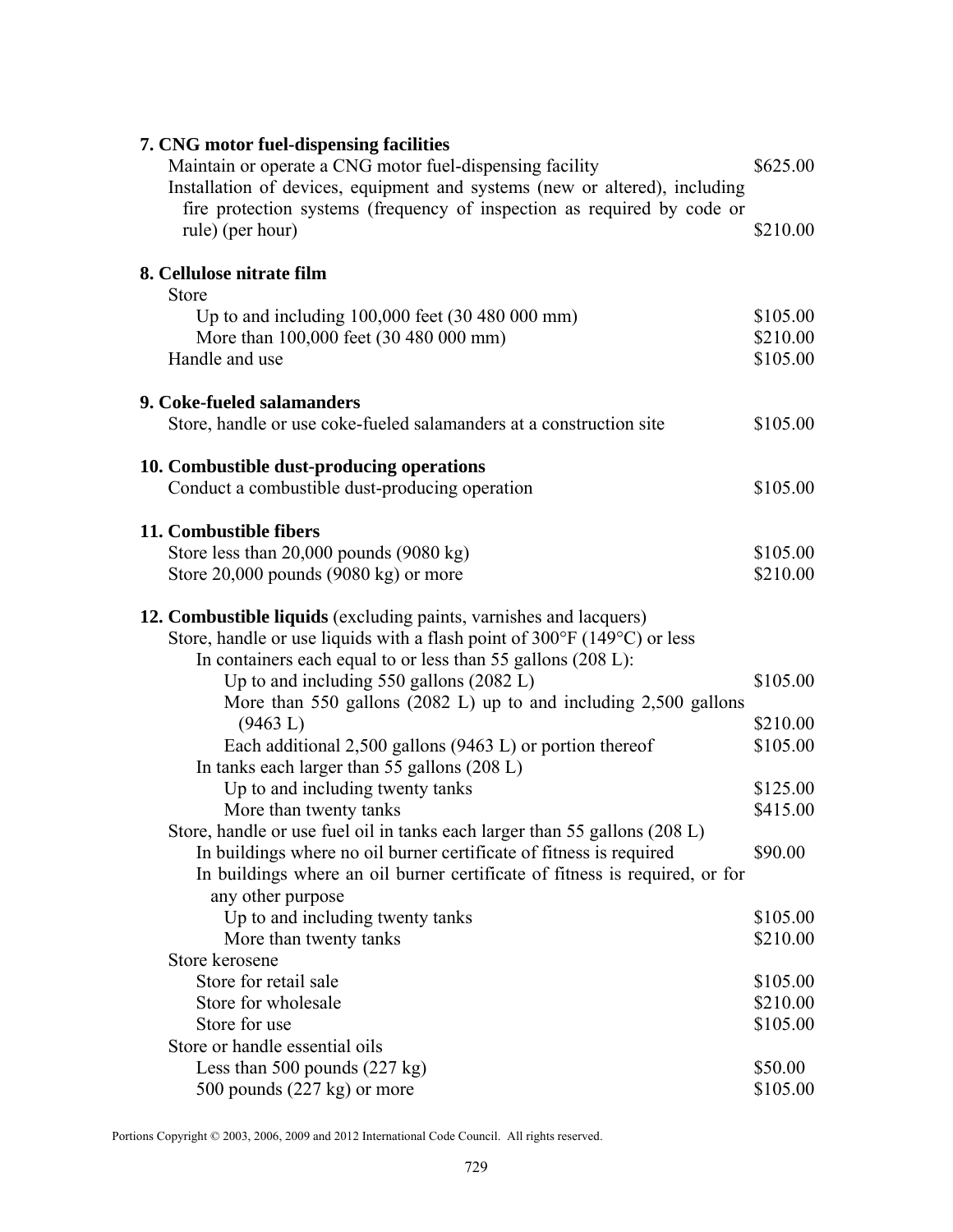| Store, handle or use petroleum products with a flash point exceeding 300°F<br>$(149^{\circ}C)$ |               |
|------------------------------------------------------------------------------------------------|---------------|
| In containers each equal to or less than 55 gallons (208 L)                                    |               |
| Up to and including 550 gallons (2082 L)                                                       | \$105.00      |
| More than 550 gallons $(2082 \text{ L})$ up to and including 2,500 gallons                     |               |
| (9463 L)                                                                                       | \$210.00      |
| Each additional $2,500$ gallons (9463 L) or portion thereof                                    | \$105.00      |
| In tanks each larger than 55 gallons (208 L)                                                   |               |
| Up to and including twenty tanks                                                               | \$125.00      |
| More than twenty tanks                                                                         | \$415.00      |
| Store, handle or use waxes, oils and fats (animal, vegetable or mineral)                       |               |
| More than 400 pounds $(182 \text{ kg})$ of wax                                                 | \$105.00      |
| More than 250 gallons (946 L) of oils and/or fats                                              | \$105.00      |
| Manufacture combustible liquid                                                                 | \$210.00      |
| Manufacture or distill liquor, spirits or alcohol                                              | \$210.00      |
| Store liquors, spirits or alcohol (except retail liquor stores and premises                    |               |
| where alcohol is sold for consumption on the premises)                                         |               |
| In containers, each equal to or less than 55 gallons (208 L)                                   |               |
| More than 500 gallons (1893 L) up to and including 1,000 gallons                               |               |
| (3785 L)                                                                                       | \$105.00      |
| More than $1,000$ gallons (3875 L) up to and including $5,000$ gallons                         |               |
| (18925 L)                                                                                      | \$210.00      |
| Each additional $5,000$ gallons (18 925 L) or portion thereof                                  | \$105.00      |
| In tanks each larger than 55 gallons (208 L)                                                   |               |
| Up to and including ten tanks                                                                  | \$105.00      |
| More than ten tanks                                                                            | \$210.00      |
| Store and/or use fuel oil stored on a marine vessel or watercraft moored to or                 |               |
| anchored at privately-owned waterfront property                                                | Included in   |
|                                                                                                | fees set      |
|                                                                                                | forth in FC   |
|                                                                                                | A03.1 $(6)$ ; |
|                                                                                                | tank on the   |
|                                                                                                | vessel is     |
|                                                                                                | treated as a  |
|                                                                                                | stationary    |
|                                                                                                | tank          |
| Store and use fuel oil on a mobile heating and power generation trailer                        |               |
| (citywide)                                                                                     | \$105.00      |
|                                                                                                |               |
| 13. Combustible materials                                                                      |               |
| Store more than 2,000 cubic feet $(57 \text{ m}^3)$                                            | \$105.00      |
| Store flammable plastic foam                                                                   |               |
| Up to and including $6,000$ pounds $(2724 \text{ kg})$                                         | \$105.00      |
| More than 6,000 pounds (2724 kg)                                                               | \$210.00      |

# **14. Commercial cooking systems**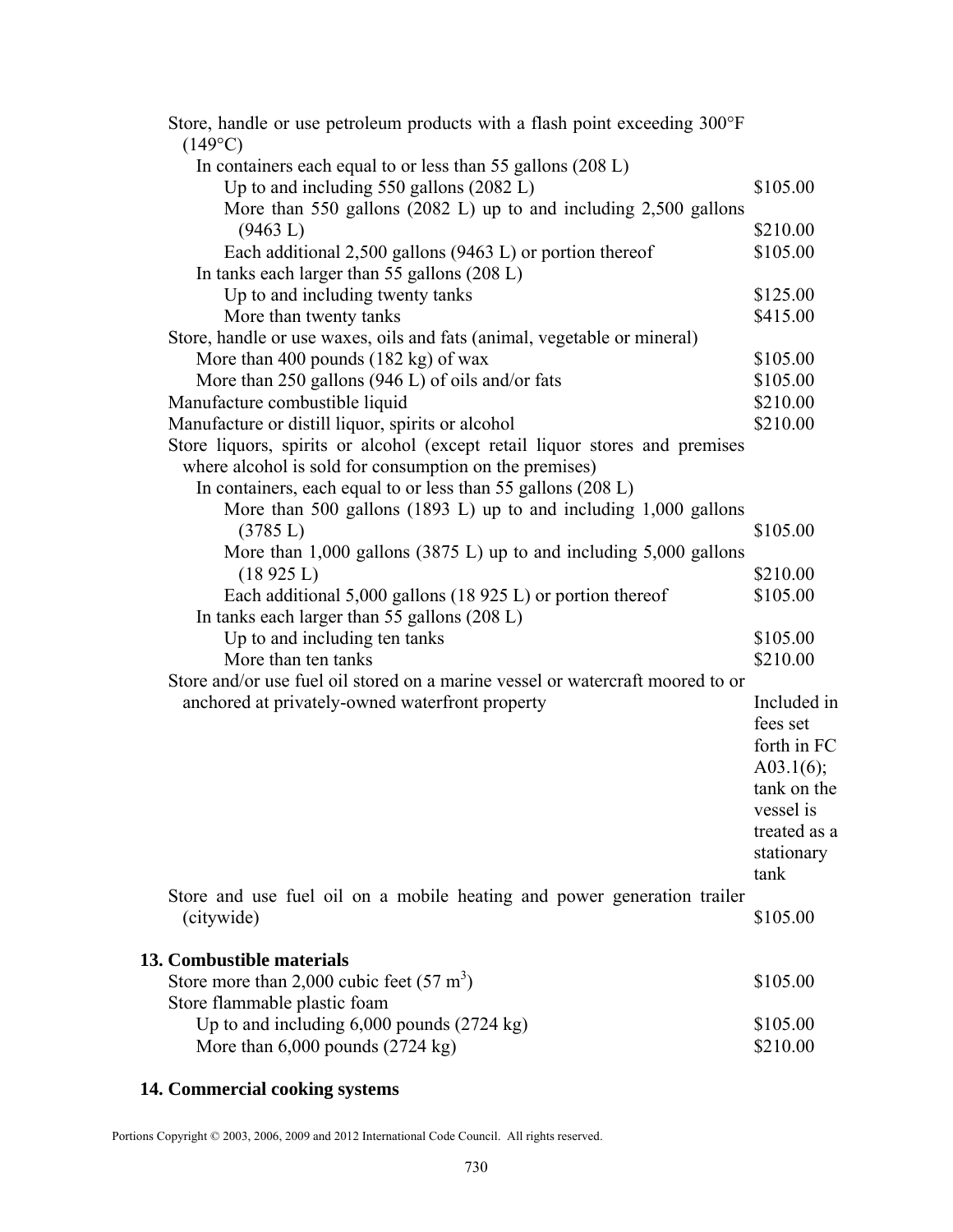| Maintain or operate a commercial cooking system                                  | \$70.00      |
|----------------------------------------------------------------------------------|--------------|
| Acceptance test of fire extinguishing system                                     | As set forth |
|                                                                                  | in FC        |
|                                                                                  | A03.1(25)    |
| 15. Compressed gases                                                             |              |
| Store, handle or use corrosive                                                   | \$210.00     |
| Store, handle or use flammable (nonliquefied)                                    | \$210.00     |
| Store, handle or use flammable (liquefied, noncryogenic, except LPG)             | \$210.00     |
| Store, handle or use nonflammable (nonliquefied)                                 | \$210.00     |
| Store, handle or use nonflammable (liquefied, noncryogenic)                      | \$210.00     |
| Store, handle or use anhydrous liquid ammonia                                    | \$210.00     |
| Store, handle or use carbon dioxide                                              | \$210.00     |
| Store, handle or use acetylene                                                   | \$210.00     |
| Store, handle or use highly toxic                                                | \$210.00     |
| Store, handle or use liquefied chlorine                                          | \$105.00     |
| Store, handle or use toxic                                                       | \$210.00     |
| Store, handle or use unstable (reactive)                                         | \$210.00     |
| Store, handle or use water reactive                                              | \$210.00     |
| Store, handle or use pyrophoric                                                  | \$210.00     |
| 16. Compressing gases                                                            |              |
| Maintain or operate a device, equipment or system to compress flammable          |              |
| gas                                                                              |              |
| Compress to a pressure up to and including 15 psig (103.4 kPa)                   | \$210.00     |
| Compress to a pressure more than 15 psig (103.4 kPa)                             | \$415.00     |
| Maintain or operate a device, equipment or system to compress                    |              |
| nonflammable gas                                                                 | \$210.00     |
| Maintain or operate a device, equipment or system to compress atmospheric<br>air |              |
| Up to and including three compressors                                            | \$105.00     |
| Each additional six compressors or portion thereof                               | \$105.00     |
| <b>17. Construction sites</b>                                                    |              |
| Fire safety inspection (annual fee)                                              | \$315.00     |
| <b>18. Corrosive materials</b>                                                   |              |
| Store, handle or use solid                                                       | \$50.00      |
| Store, handle or use liquid                                                      |              |
| In portable containers                                                           | \$50.00      |
| In tanks (each unit of $1,000$ gallons $(3785 \text{ L})$ or portion thereof)    | \$50.00      |
| 19. Cryogenic fluids                                                             |              |
| Store, handle or use flammable                                                   | \$210.00     |
| Store, handle or use nonflammable                                                |              |
| Up to and including $1,300$ gallons (4921 L)                                     | \$210.00     |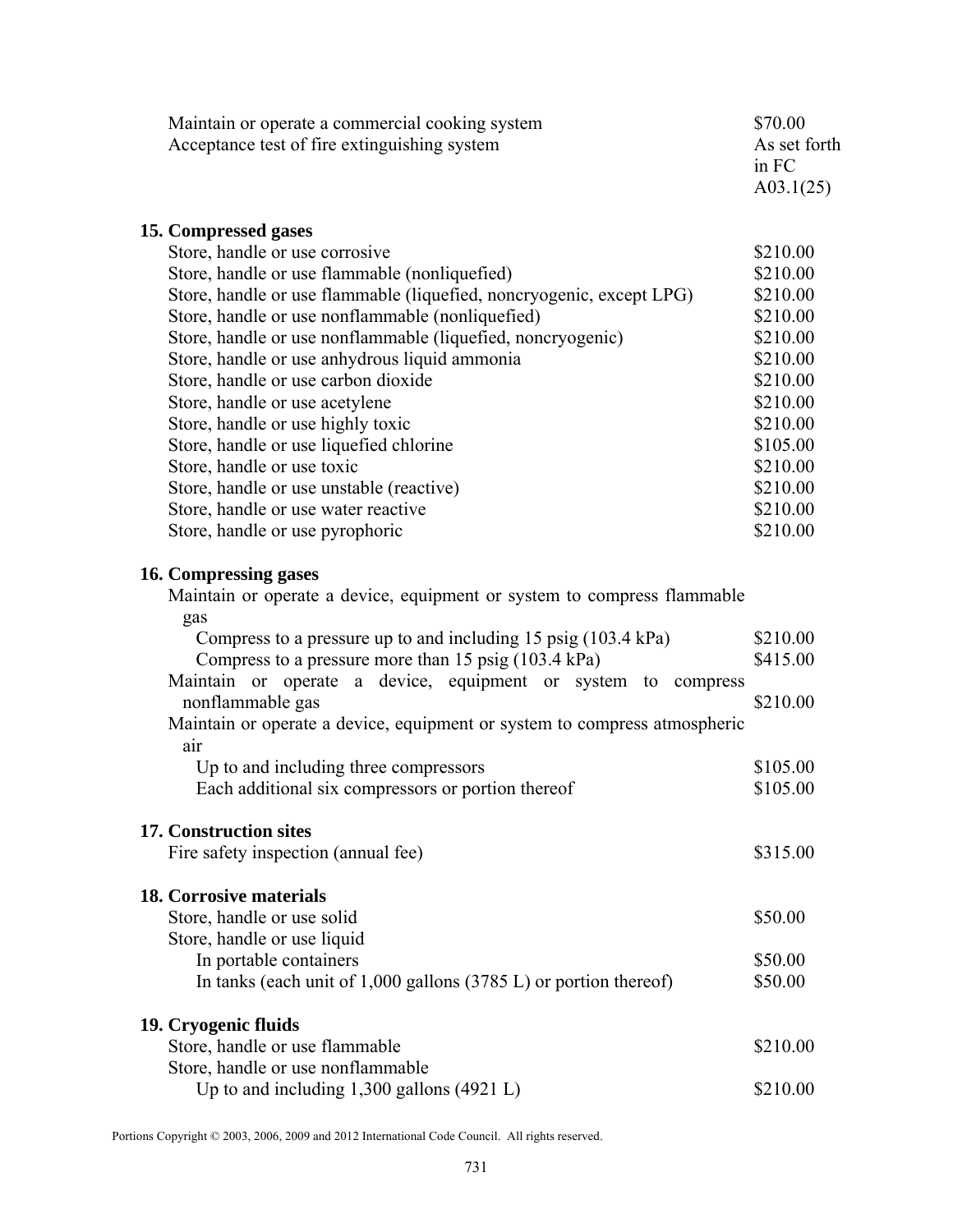| Each additional 3,900 gallons $(14 762 L)$ or portion thereof                                                                                                     | \$105.00                                                       |
|-------------------------------------------------------------------------------------------------------------------------------------------------------------------|----------------------------------------------------------------|
| 20. Dry cleaning facilities<br>Maintain or operate a dry cleaning facility                                                                                        | \$125.00                                                       |
| <b>21. Decorations</b><br>Fire safety inspection of combustible decorations and scenery in:<br>An assembly occupancy                                              | Included in<br>fee set forth<br>in FC                          |
| Other public gathering places                                                                                                                                     | A03.1(3)<br>Included in<br>fee set forth<br>in FC<br>A03.1(61) |
| 22. Explosives                                                                                                                                                    |                                                                |
| Store, handle and sell explosives at vendor's facility (frequency of<br>inspection as required by code or rule)                                                   |                                                                |
| Initial inspection                                                                                                                                                | \$210.00                                                       |
| Subsequent inspection (per hour)                                                                                                                                  | \$210.00                                                       |
| Store, handle and use explosives at a job site (frequency of inspection as<br>required by code or rule) (per hour)                                                | \$210.00                                                       |
| Store small arms ammunition for sale                                                                                                                              |                                                                |
| Up to and including 25 percent of the maximum allowable code<br>quantities                                                                                        | \$105.00                                                       |
| More than 25 percent of the maximum allowable code quantities                                                                                                     | \$210.00                                                       |
| Store black powder or smokeless propellant                                                                                                                        |                                                                |
| Less than 14 pounds $(6.4 \text{ kg})$                                                                                                                            | \$50.00                                                        |
| 14 pounds $(6.4 \text{ kg})$ or more                                                                                                                              | \$105.00                                                       |
| Store, sell or offer for sale low explosives at a location other than a vendor's<br>facility or job site (frequency of inspection as required by code) (per hour) | \$210.00                                                       |
| 23. Fire apparatus services (as required by code, rule, permit or hazardous                                                                                       |                                                                |
| materials release)                                                                                                                                                |                                                                |
| Firefighting apparatus (per hour) (per apparatus)                                                                                                                 | \$525.00                                                       |
| Other services                                                                                                                                                    | Hourly fee<br>based on                                         |
|                                                                                                                                                                   | cost of                                                        |
|                                                                                                                                                                   | services,                                                      |
|                                                                                                                                                                   | including                                                      |
|                                                                                                                                                                   | travel time,                                                   |
|                                                                                                                                                                   | overtime,                                                      |
|                                                                                                                                                                   | expenses                                                       |
|                                                                                                                                                                   | and                                                            |
|                                                                                                                                                                   | overhead                                                       |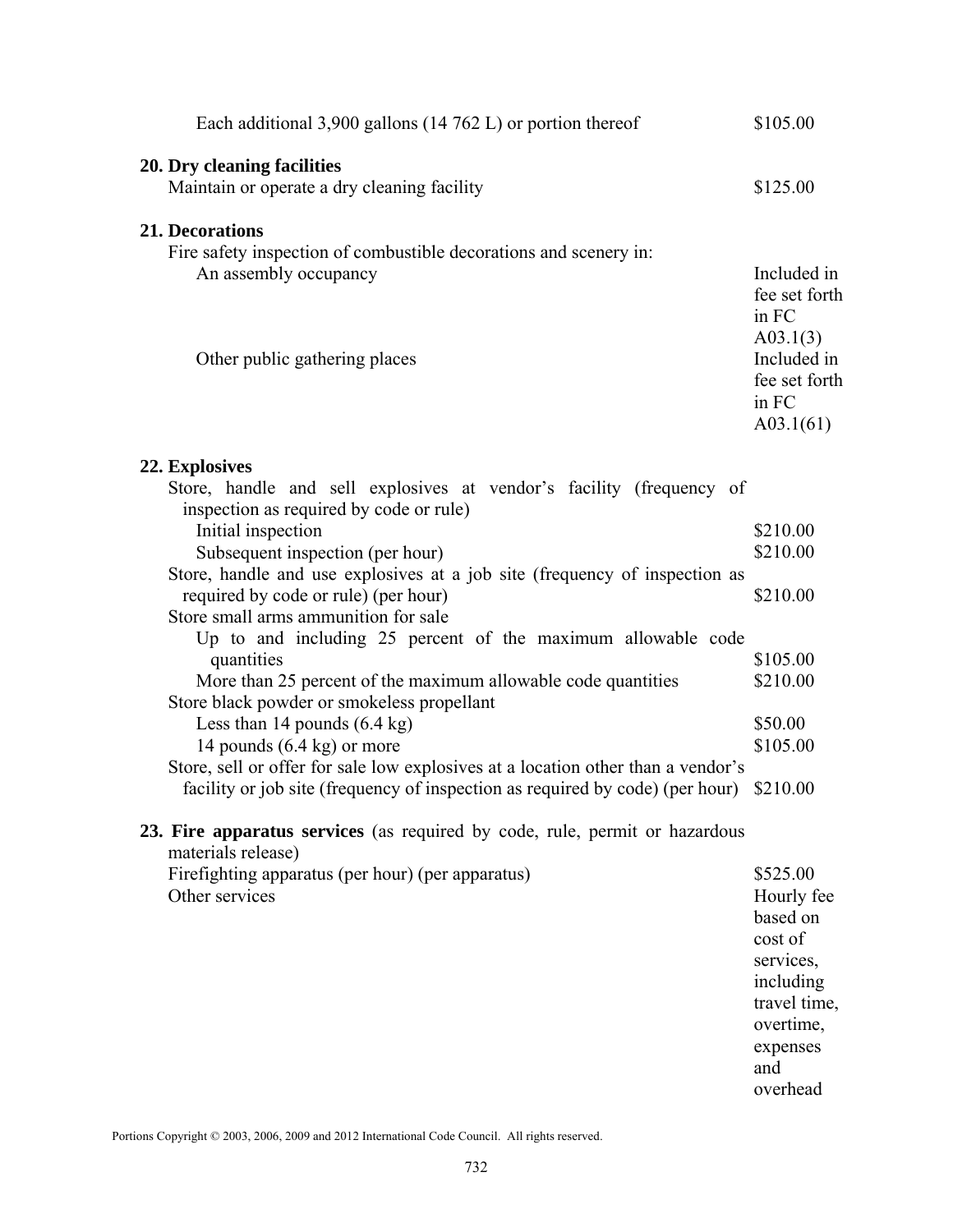| 24. Fire department in-building auxiliary radio communication systems       | \$105.00 |
|-----------------------------------------------------------------------------|----------|
| 25. Fire protection systems                                                 |          |
| Acceptance tests                                                            |          |
| Commercial cooking fire extinguishing system (per system)                   |          |
| Mechanical only                                                             | \$285.00 |
| Mechanical and electrical                                                   | \$580.00 |
| Fire and carbon monoxide alarm and communication systems (per               |          |
| system) (per hour)                                                          | \$210.00 |
| Fire extinguishing systems, mechanical and electrical, (per system) (per    |          |
| hour)                                                                       |          |
| Aerosol                                                                     | \$210.00 |
| Carbon dioxide                                                              | \$210.00 |
| Clean agent                                                                 | \$210.00 |
| Dry chemical                                                                | \$210.00 |
| Foam                                                                        | \$210.00 |
| Water mist                                                                  | \$210.00 |
| Wet chemical                                                                | \$210.00 |
| Fire and booster pumps (per pump) (per hour)                                |          |
| Electric driven, mechanical and electrical                                  | \$210.00 |
| Engine driven                                                               | \$210.00 |
| Periodic tests (frequency of inspection as required by code or rule)        |          |
| Sprinkler system                                                            |          |
| One fire department connection                                              | \$320.00 |
| Each additional fire department connection                                  | \$275.00 |
| Trip test (per valve) (per hour)                                            | \$210.00 |
| Flow test                                                                   | \$105.00 |
| Standpipe system                                                            |          |
| One fire department connection                                              | \$365.00 |
| Each additional fire department connection                                  | \$210.00 |
| Combination sprinkler/standpipe system                                      |          |
| One fire department connection                                              | \$365.00 |
| Each additional fire department connection                                  | \$210.00 |
|                                                                             |          |
| 26. Fireworks displays                                                      |          |
| Permit application                                                          | \$210.00 |
| Site inspection (per hour)                                                  | \$210.00 |
| Monitoring of fireworks display (including pre-display operations and post- |          |
| display safety measures) (per hour)                                         | \$210.00 |
| 27. Flammable liquids (excluding paint, varnish and lacquer)                |          |
| Store, handle or use in containers, each equal to or less than 55 gallons   |          |
| (208 L)                                                                     |          |
| Up to and including $550$ gallons $(2082 L)$                                | \$105.00 |
| More than 550 gallons (2082 L) up to and including 2,500 gallons (9463      |          |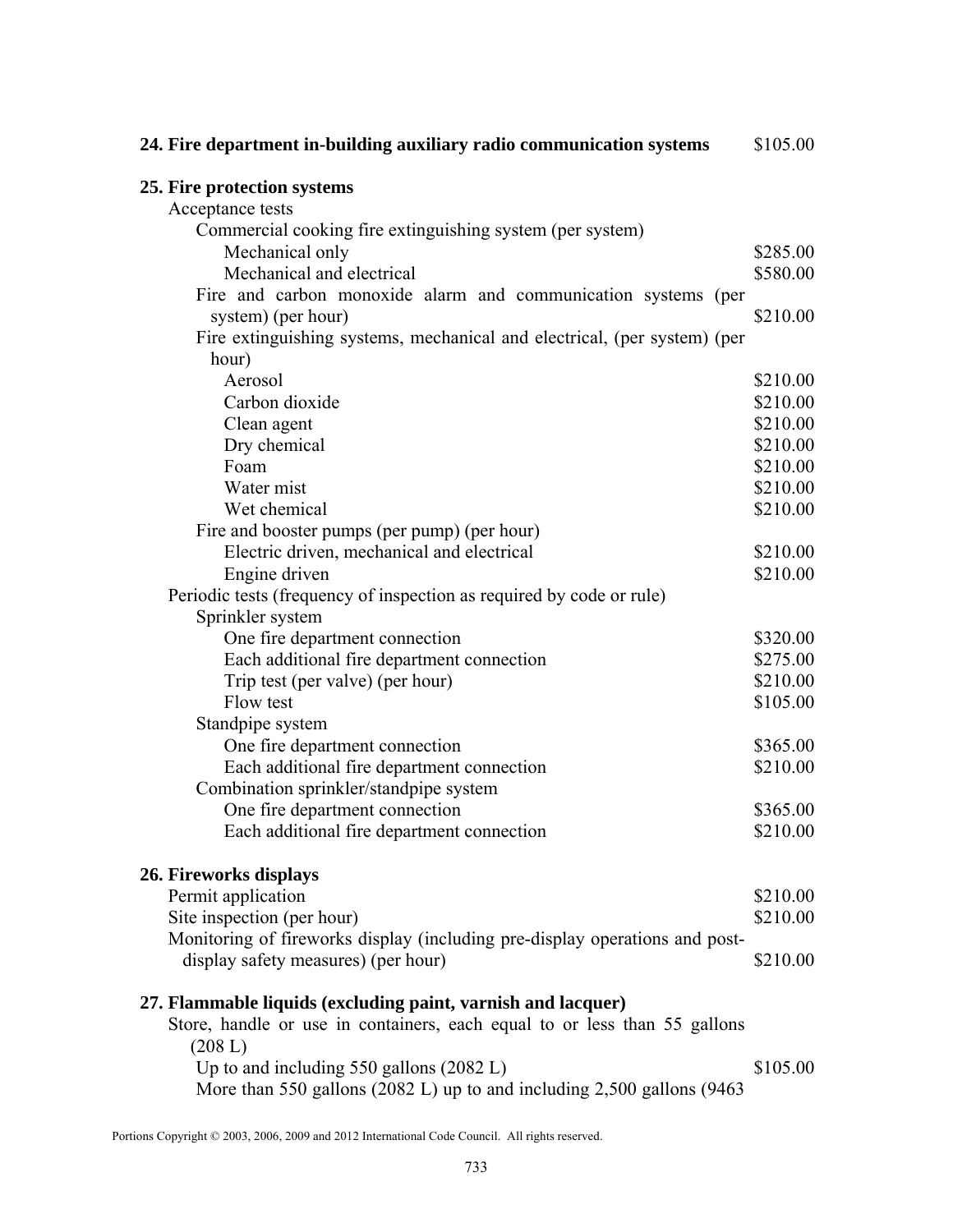| L)                                                                               | \$210.00 |
|----------------------------------------------------------------------------------|----------|
| Each additional $2,500$ gallons (9463 L) or portion thereof                      | \$105.00 |
| Store, handle or use in tanks, each larger than 55 gallons (208 L)               |          |
| Up to and including ten tanks                                                    | \$210.00 |
| More than ten tanks                                                              | \$415.00 |
| Store, handle and use gasoline or other petroleum products in containers,        |          |
| each equal to or less than 55 gallons (208 L)                                    |          |
| Up to and including 55 gallons $(208 L)$                                         | \$50.00  |
| More than 55 gallons (208 L)                                                     | \$105.00 |
| Store and handle for retail sale                                                 |          |
| Up to and including $100$ gallons $(379 L)$                                      | \$95.00  |
| More than $100$ gallons $(379 L)$                                                | \$105.00 |
| Manufacture flammable liquid                                                     | \$210.00 |
| Manufacture or distill liquor, spirits or alcohol                                | \$210.00 |
| Store and handle liquors, spirits or alcohol (except retail liquor stores and    |          |
| premises where alcohol is sold for consumption on the premises)                  |          |
| In containers, each equal to or less than 55 gallons (208 L)                     |          |
| More than 500 gallons (1893 L) up to and including 1,000 gallons                 |          |
| (3785 L)                                                                         | \$105.00 |
| More than $1,000$ gallons $(3785 \text{ L})$ up to and including $5,000$ gallons |          |
| (18925 L)                                                                        | \$210.00 |
| Each additional $5,000$ gallons (18 925 L) or portion thereof                    | \$105.00 |
| In tanks each larger than 55 gallons (208 L)                                     |          |
| Up to and including ten tanks                                                    | \$105.00 |
| More than ten tanks                                                              | \$210.00 |
|                                                                                  |          |
| <b>28. Flammable solids</b>                                                      |          |
| Store, handle or use                                                             | \$105.00 |
| Store, handle and use nitrocellulose products in manufacture                     | \$210.00 |
|                                                                                  |          |
| 29. Floor finishing operations                                                   |          |
| Conduct a floor finishing operation                                              | \$105.00 |
|                                                                                  |          |
| 30. Fruit and crop ripening                                                      |          |
| Maintain or operate a fruit or crop ripening facility                            | \$105.00 |
|                                                                                  |          |
| 31. Fumigation and insecticidal fogging                                          |          |
| Maintain or operate a toxic or flammable fumigation and insecticidal             |          |
| fogging facility                                                                 | \$105.00 |
|                                                                                  |          |
| 32. High rise office buildings, and hotels and motels                            |          |
| Fire safety inspection (frequency of inspection as required by code or rule)     | \$570.00 |
|                                                                                  |          |
| 33. Highly toxic materials                                                       |          |
| Store, handle or use liquid                                                      | \$105.00 |
|                                                                                  |          |
| Store, handle or use solid                                                       | \$105.00 |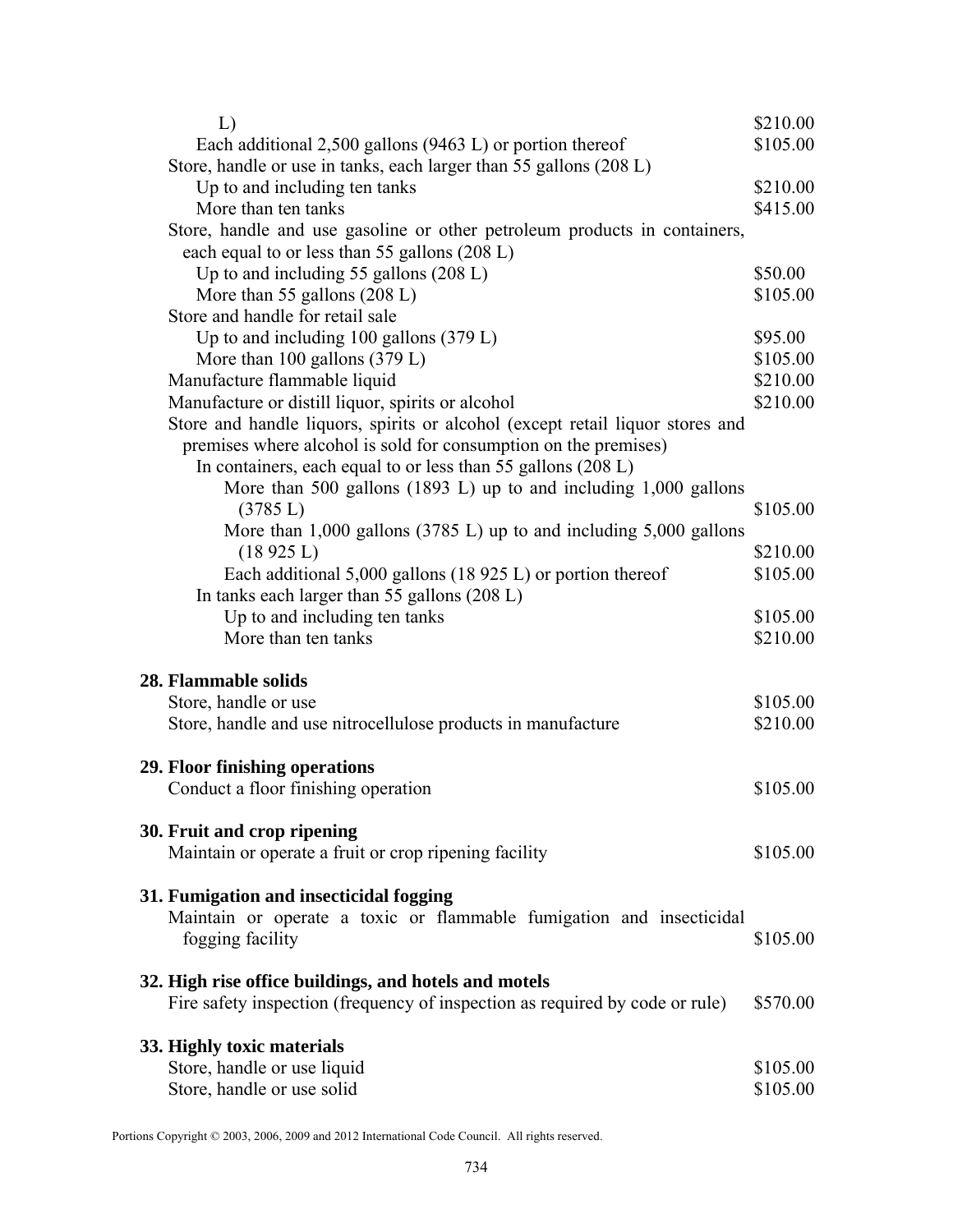| 34. Hazardous production materials (HPM)<br>Store, handle or use hazardous production materials at an HPM facility                                                                                                                                                                                                                                                                                                                                                                                                                              | \$315.00                                     |
|-------------------------------------------------------------------------------------------------------------------------------------------------------------------------------------------------------------------------------------------------------------------------------------------------------------------------------------------------------------------------------------------------------------------------------------------------------------------------------------------------------------------------------------------------|----------------------------------------------|
| 35. High-piled combustible storage<br>Maintain or operate a high-piled combustible storage facility<br>Up to and including $5,000$ square feet $(465 \text{ m}^2)$ of high-piled<br>combustible storage<br>More than 5,000 square feet (465 $m2$ ) of high-piled combustible storage                                                                                                                                                                                                                                                            | \$105.00<br>\$210.00                         |
| 36. Hot work operations<br>Citywide operations<br>Site-specific hot work program                                                                                                                                                                                                                                                                                                                                                                                                                                                                | \$105.00<br>\$105.00                         |
| 37. Hydrogen motor fuel-dispensing facilities<br>Maintain or operate a hydrogen motor fuel-dispensing facility                                                                                                                                                                                                                                                                                                                                                                                                                                  | \$105.00                                     |
| <b>38. Industrial furnaces</b><br>Maintain or operate an industrial furnace                                                                                                                                                                                                                                                                                                                                                                                                                                                                     | \$105.00                                     |
| 39. Inspections, re-inspections and witnessed tests<br>Inspections or witnessed tests required or authorized by the code or rules, the<br>fee for which is not otherwise specified herein (per hour)<br>Re-inspections in connection with permit or inspection required or<br>authorized by code or rule, to confirm correction of violation(s) (per hour)<br>Failure to provide access for a scheduled inspection or witnessed test<br>Late cancellation of a scheduled inspection or witnessed test (notice of less<br>than one business day) | \$210.00<br>\$210.00<br>\$105.00<br>\$105.00 |
| 40. Laboratories, non-production<br>Maintain or operate a non-production laboratory<br>Original permit (per laboratory unit)<br>Up to and including 2,500 square feet $(232 \text{ m}^2)$<br>More than 2,500 square feet $(232 \text{ m}^2)$<br>Renewal permits (per laboratory unit)<br>Up to and including 2,500 square feet $(232 \text{ m}^2)$<br>More than 2,500 square feet $(232 \text{ m}^2)$                                                                                                                                           | \$210.00<br>\$315.00<br>\$105.00<br>\$210.00 |
| 41. Liquefied petroleum gases<br>Store, handle or use                                                                                                                                                                                                                                                                                                                                                                                                                                                                                           | \$210.00                                     |
| 42. Lumber yards<br>Storage of lumber at lumber yards                                                                                                                                                                                                                                                                                                                                                                                                                                                                                           | \$105.00                                     |
| 43. Marine liquid motor fuel-dispensing facilities<br>Maintain or operate a marine liquid motor fuel-dispensing facility                                                                                                                                                                                                                                                                                                                                                                                                                        | \$105.00                                     |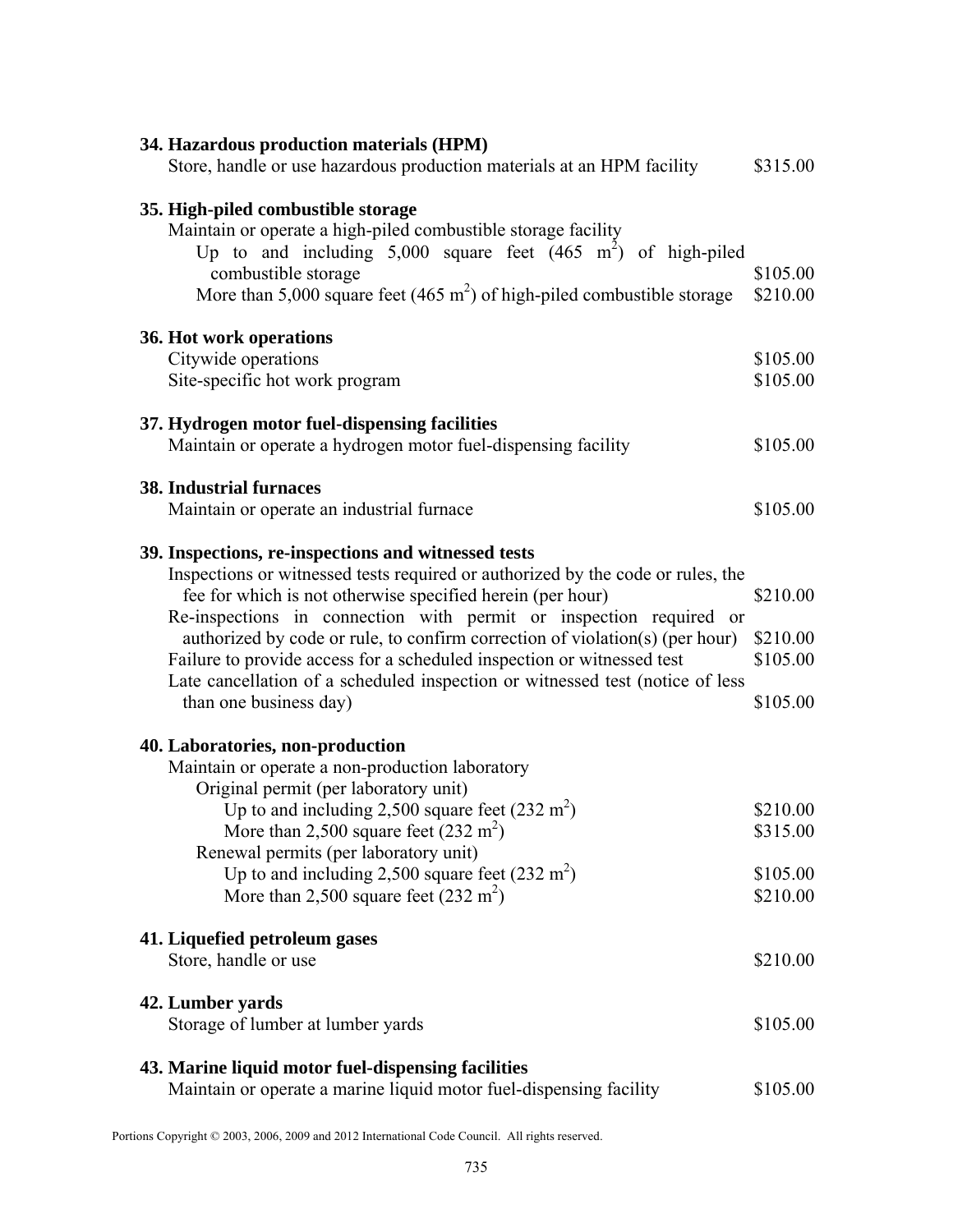| Precision test of underground tank and piping (frequency of inspection as<br>required by code or rule) (per hour)                       | \$210.00                |
|-----------------------------------------------------------------------------------------------------------------------------------------|-------------------------|
| Leak detection functionality test (frequency of test as required by code or                                                             |                         |
| rule) (per hour)                                                                                                                        | \$210.00                |
| Tank test (per site) (frequency of test as required by code or rule)                                                                    | \$355.00                |
| Tank reopening and repair (frequency of inspection as required by code or                                                               |                         |
| rule)                                                                                                                                   | \$320.00                |
| Installation and alteration (frequency of inspection as required by code or                                                             |                         |
| rule)<br>With discharge lines                                                                                                           |                         |
| For tank with capacity up to and including $4,000$ gallons $(15\ 140\ L)$                                                               | \$980.00                |
| Each additional tank                                                                                                                    | \$210.00                |
| For tank with a capacity more than $4,000$ gallons $(15\ 140\ L)$                                                                       | \$1,210.00              |
| Each additional tank                                                                                                                    | \$420.00                |
| Without discharge lines                                                                                                                 |                         |
| For tank with capacity up to and including 4,000 gallons (15 140 L)                                                                     | \$665.00                |
| Each additional tank                                                                                                                    | \$195.00                |
| For tank with a capacity more than $4,000$ gallons $(15\ 140\ L)$<br>Each additional tank                                               | \$840.00<br>\$385.00    |
| Fire extinguishing system test                                                                                                          |                         |
| Initial installation acceptance test (per system)                                                                                       | \$750.00                |
| Periodic test (frequency of test as required by code or rule) (per system)                                                              | \$750.00                |
|                                                                                                                                         |                         |
| <b>44. Methane recovery facilities</b>                                                                                                  |                         |
| Maintain or operate a methane recovery facility (per hour)                                                                              | \$210.00                |
| Installation of devices, equipment and systems (new or altered), (frequency<br>of inspection as required by code or rule) (per hour)    | \$210.00                |
| Periodic inspection/test (frequency of inspection as required by code or rule)                                                          |                         |
| (per hour)                                                                                                                              | \$210.00                |
|                                                                                                                                         |                         |
| 45. Natural gas liquefaction facilities                                                                                                 |                         |
| Maintain or operate natural gas liquefaction facility (per hour)                                                                        | \$210.00                |
| Installation of devices, equipment and systems (new or altered), (frequency                                                             |                         |
| of inspection as required by code or rule) (per hour)<br>Periodic inspection/test (frequency of inspection as required by code or rule) | \$210.00                |
| (per hour)                                                                                                                              | \$210.00                |
|                                                                                                                                         |                         |
| 46. Open flames                                                                                                                         |                         |
| Fire safety inspection for use of an open flame in:                                                                                     |                         |
| A place of assembly                                                                                                                     | Included in             |
|                                                                                                                                         | fee set forth           |
|                                                                                                                                         | in FC                   |
| Other public gathering places                                                                                                           | A03.1(3)<br>Included in |
|                                                                                                                                         | fee set forth           |
|                                                                                                                                         | in FC                   |
|                                                                                                                                         |                         |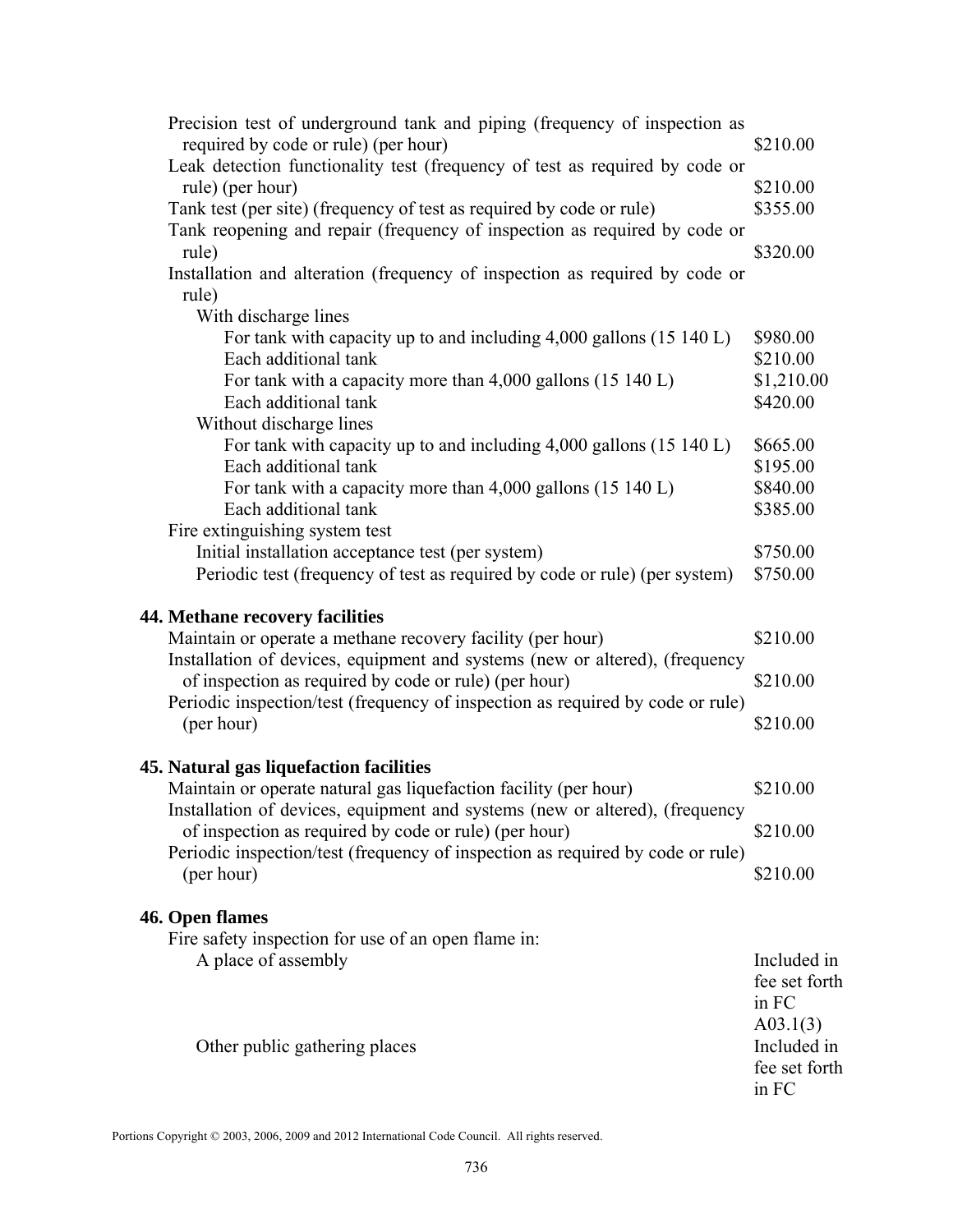|     |                                                                                        | A03.1(61)            |
|-----|----------------------------------------------------------------------------------------|----------------------|
|     | A covered mall (per hour)                                                              | \$210.00             |
|     | 47. Organic coatings                                                                   |                      |
|     | Manufacture organic coating                                                            | \$210.00             |
|     | 48. Organic peroxides                                                                  |                      |
|     | Store, handle or use liquid                                                            | \$210.00             |
|     | Store, handle or use solid                                                             | \$210.00             |
|     | 49. Oxidizing materials                                                                |                      |
|     | Store, handle or use liquid (per hour)                                                 | \$210.00             |
|     | Store, handle or use solid (per hour)                                                  | \$210.00             |
|     | Store, handle or use hydrogen peroxide, (concentration of 35 percent or<br>more)       |                      |
|     | Up to and including $150$ gallons $(568 \text{ L})$ in containers                      | \$50.00              |
|     | More than $150 (568 L)$ gallons in containers                                          | \$105.00             |
|     | In bulk, per $1,000$ gallons $(3785 \text{ L})$ or portion thereof                     | \$50.00              |
| 50. | Paints, varnishes and lacquers with a flash point of 300°F<br>$(149^{\circ}C)$ or less |                      |
|     | Store, handle or use paint, varnish and lacquer                                        |                      |
|     | Up to and including $1,000$ gallons $(3785 \text{ L})$                                 | \$105.00             |
|     | More than $1,000$ gallons $(3785 \text{ L})$                                           | \$210.00             |
|     | Manufacture, mix or compound                                                           | \$210.00             |
|     | <b>51. Plan examinations</b>                                                           |                      |
|     | Review of design and installation documents, except as otherwise provided              |                      |
|     | in FC $A03.1(51)$                                                                      | \$420.00             |
|     | Review of design and installation documents for commercial cooking                     |                      |
|     | systems                                                                                | \$210.00             |
|     | Review of fire safety and evacuation plan                                              | \$210.00             |
|     | Review of emergency action plan                                                        |                      |
|     | Original application<br>Amended application (per hour)(total not to exceed \$525.00)   | \$525.00<br>\$210.00 |
|     | Review of combined fire safety and evacuation plan and emergency action                |                      |
|     | plan<br>Original application                                                           | \$630.00             |
|     | Amended application (per hour)(total not to exceed \$630.00)                           | \$210.00             |
|     | Review of professionally certified application                                         | \$210.00             |
|     | 52. Portable fueled space heaters                                                      |                      |
|     | Store, handle or use                                                                   | \$210.00             |
|     | 53. Pyrophoric materials                                                               |                      |
|     | Store, handle or use liquid                                                            | \$105.00             |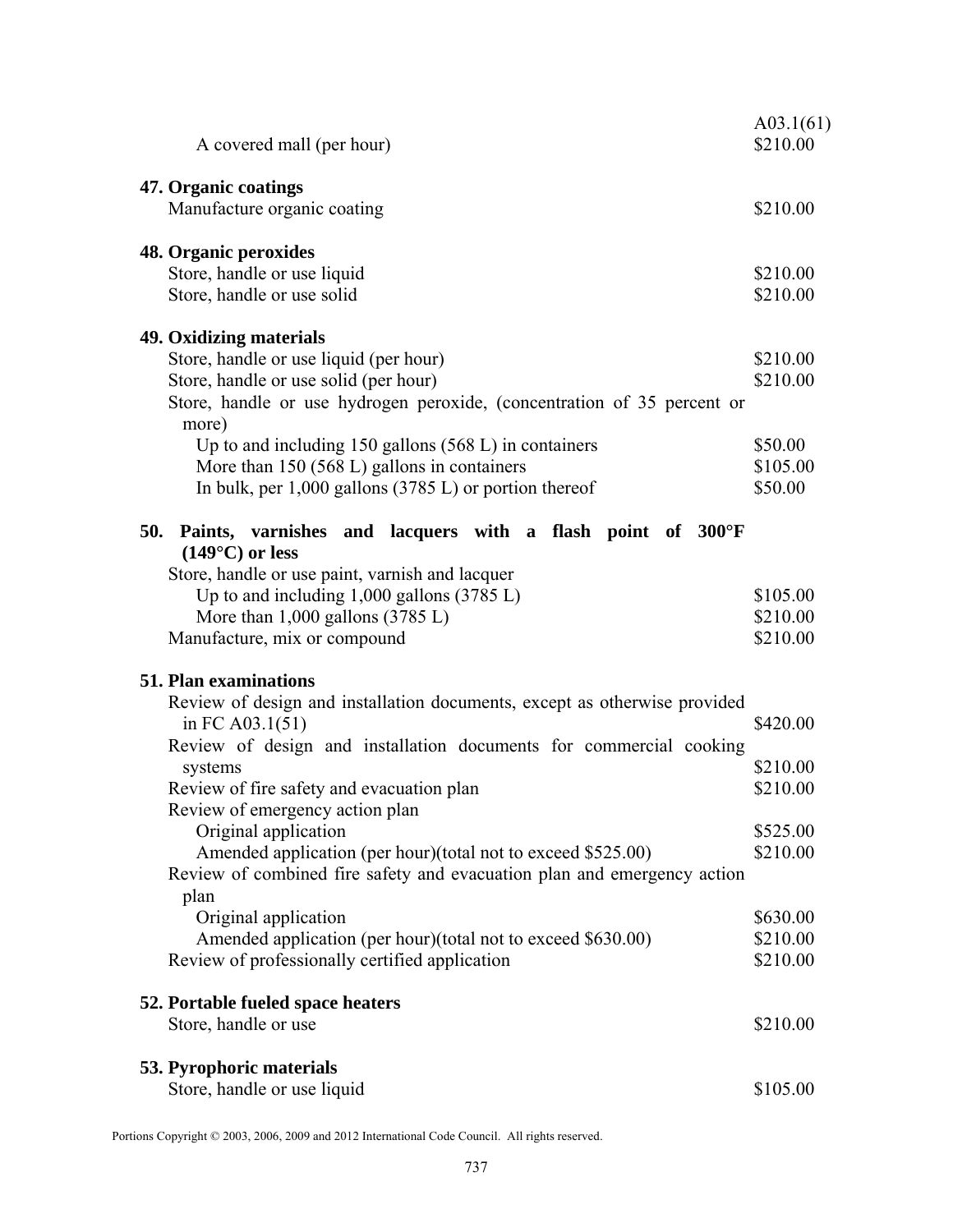|                             | Store, handle or use solid                                                                                                                                                                                                      | \$105.00                                                                                                                |
|-----------------------------|---------------------------------------------------------------------------------------------------------------------------------------------------------------------------------------------------------------------------------|-------------------------------------------------------------------------------------------------------------------------|
| 54. Pyroxylin plastics      | Store, handle or use raw pyroxylin plastics<br>Use of raw pyroxylin plastics in manufacture of products                                                                                                                         | \$105.00<br>\$210.00                                                                                                    |
|                             | 55. Refrigerating systems<br>Maintain or operate a refrigerating system (per compressor)                                                                                                                                        | \$105.00                                                                                                                |
| 56. Repair garages          | Maintain or operate a repair garage                                                                                                                                                                                             | \$105.00                                                                                                                |
| 57. Smoking rooms           | Fire safety inspection in health care facilities (frequency of inspection as<br>required by code or rule)                                                                                                                       | \$105.00                                                                                                                |
| 58. Special effects         | Special effects permit application<br>Production company special effects permit application<br>Site inspection (per hour)<br>Central storage facility permit application<br>Monitoring of special effects operations (per hour) | \$210.00<br>\$210.00<br>\$210.00<br>\$210.00<br>\$210.00                                                                |
| <b>59. Special services</b> | Requests for an inspection, witnessing of test, or other services, at times<br>other than regular business hours, or other special circumstances                                                                                | Hourly fee<br>based on<br>cost of<br>services,<br>including<br>travel time,<br>overtime,<br>expenses<br>and<br>overhead |
|                             | 60. Spraying and dipping operations<br>Conduct a spraying or dipping operation                                                                                                                                                  | \$310.00                                                                                                                |
|                             | 61. Street fairs and other public gatherings or gathering places<br>Review of site plan (per hour)<br>Fire safety inspection (per hour)                                                                                         | \$210.00<br>\$210.00                                                                                                    |
| 62. Sulfur                  | Store, handle or use up to and including $1,500$ pounds $(681 \text{ kg})$<br>Store, handle or use more than 1,500 pounds (681 kg)                                                                                              | \$50.00<br>\$105.00                                                                                                     |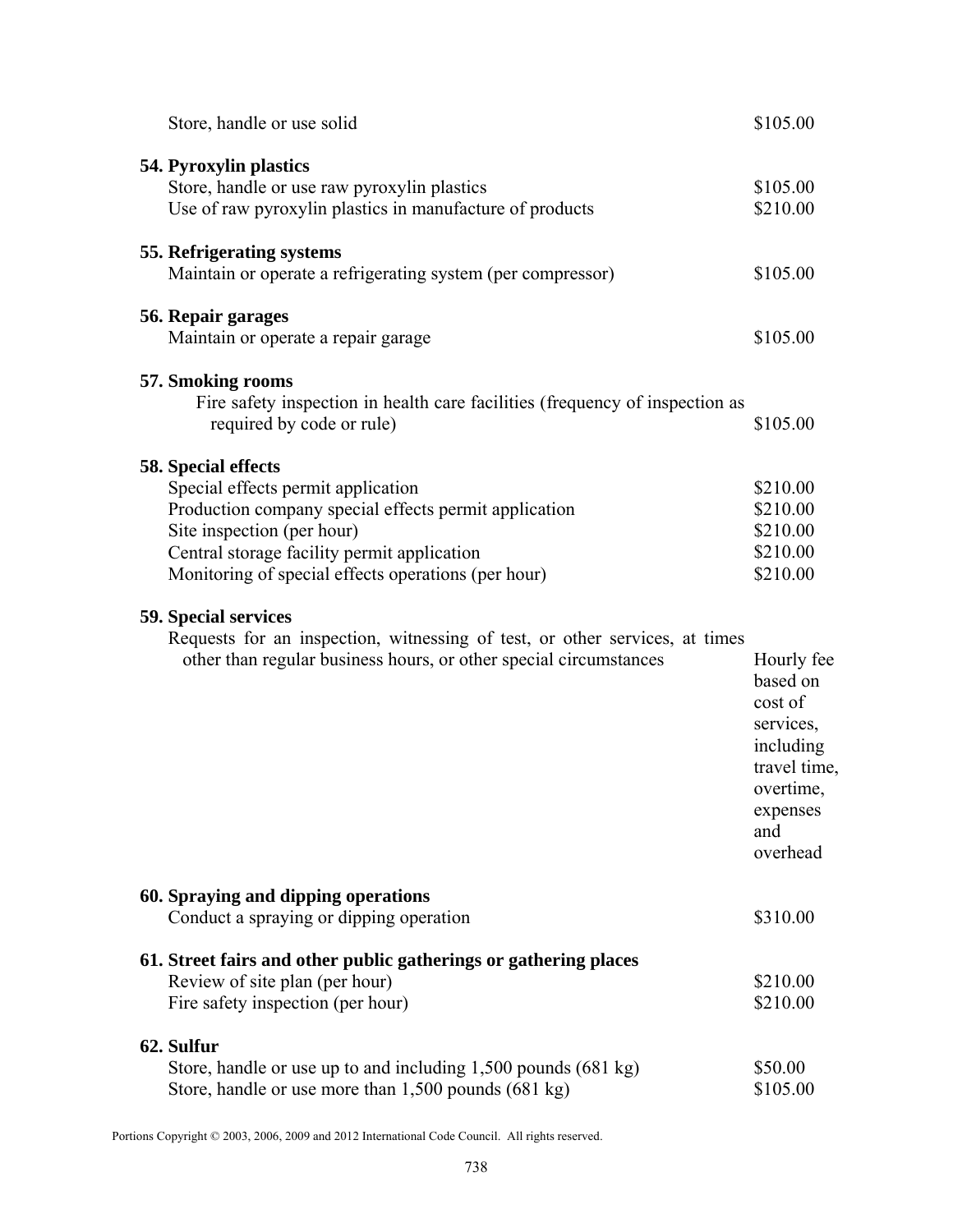| 63. Tar kettles<br>Store, handle or use a tar kettle                                                                                                                                                                                                                                                                                                    | \$105.00                                                             |
|---------------------------------------------------------------------------------------------------------------------------------------------------------------------------------------------------------------------------------------------------------------------------------------------------------------------------------------------------------|----------------------------------------------------------------------|
| 64. Tire-rebuilding plants<br>Maintain or operate a tire-rebuilding plant                                                                                                                                                                                                                                                                               | \$210.00                                                             |
| 65. Tires, scrap tires and tire byproducts<br>Store tires, scrap tires and tire byproducts                                                                                                                                                                                                                                                              | \$70.00                                                              |
| <b>66. Toxic materials</b><br>Store, handle or use liquid<br>Store, handle or use solid                                                                                                                                                                                                                                                                 | \$105.00<br>\$105.00                                                 |
| 67. Transportation of hazardous materials<br>Combustible liquid by motor vehicle<br>Compressed gas by motor vehicle<br>Explosives by marine vessel or watercraft (per hour)<br>Explosives by motor vehicle (per hour)<br>Firefighting apparatus escort (as required by code or rule) (per hour) (per<br>apparatus)<br>Flammable liquid by motor vehicle | \$105.00<br>\$105.00<br>\$210.00<br>\$210.00<br>\$525.00<br>\$105.00 |
| 68. Unstable (reactive) materials<br>Store, handle or use liquid<br>Store, handle or use solid                                                                                                                                                                                                                                                          | \$105.00<br>\$105.00                                                 |
| 69. Water-reactive materials<br>Store, handle or use liquid<br>Store, handle or use solid<br>Store calcium carbide<br>Up to and including $600$ pounds $(272 \text{ kg})$<br>More than $600$ pounds $(272 \text{ kg})$                                                                                                                                  | \$105.00<br>\$105.00<br>\$105.00<br>\$210.00                         |

### **SECTION FC A04 ADMINISTRATIVE SERVICES**

**A04.1 Fees for administrative services.** Fees for administrative services shall be as follows:

| 1. Transcripts and special reports (per transcript or special report) (per<br>premises) | \$10.00 |
|-----------------------------------------------------------------------------------------|---------|
| 2. Replacement of lost permit or certificate                                            |         |
| 3. Application for modification of certificate (except certificate of approval) \$5.00  |         |